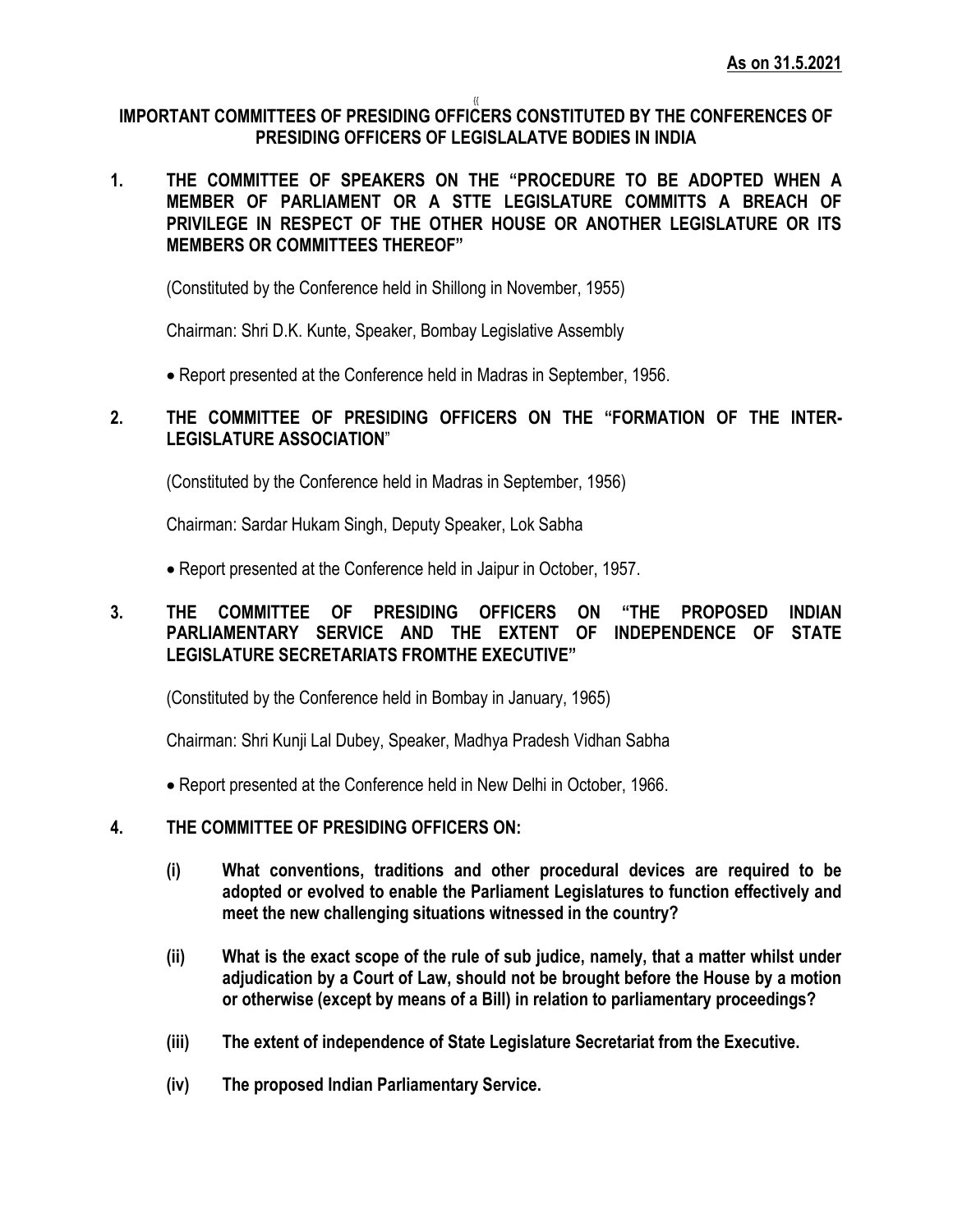(Constituted by the Conference held in New Delhi in October, 1967)

Chairman: Shri V.S. Page, Chairman, Maharashtra Legislative Council.(Elected to the Chair on 25.5.1968 vice Shri B. Vaikunta Baliga, Speaker, Mysore Legislative Assembly, who was the Chairman but could not attend the meetings owing to illness)

Report presented at the Conference held in Trivandrum in October, 1968.

## **5. THE COMMITTEE OF PRESIDING OFFICERS ON:**

- **(i) Draft Rules preparedin pursuance of the Decisions taken at the Emergent Conference of Presiding Officers held in New Delhi in April, 1968.**
- **(ii) Implications of the Judgement dated 30.7.1968 of the Supreme Court relating to the Punjab Appropriation Act, etc., insofar as the Presiding Officers and Legislatures are concerned.**
- **(iii) Unfinished work of the previous Committee of Presiding Officers (Page Committee).(Constituted by the Conference held in Trivandrum in October, 1968)**

Chairman: Shri Raghavji Leuva, Speaker, Gujarat Legislative Assembly (Initially, the Committee was headed by Shri B.V. Subba Reddy, Speaker, Andhra Pradesh Legislative Assembly)

Report presented at the Conference held in Gandhinagar in December,1973.

## **6. THE COMMITTEE OF PRESIDING OFFICERS ON "FUTURE PATTERN OF CONFERENCE OF PRESIDING OFFICERS"**

(Constituted by the Conference held in Bhopal in October, 1971)

Chairman: Shri Raghavji Leuva, Speaker, Gujarat Legislative Assembly

Report presented at the Conference held in Gandhinagar in December, 1973.

## **7. THE COMMITTEE OF PRESIDING OFFICERS ON "COMMITTEE SYSTEM"**

(Constituted by the Conference held in Bhubaneswar in January, 1978)

Chairman: Dr. M. Thambi Durai, Deputy Speaker, Lok Sabha (Initially the Committee was headed by Shri Ram Niwas Mirdha, Deputy Chairman, Rajya Sabha. He was succeeded by Shri G. Lakshmanan, Deputy Speaker, Lok Sabha)

Report presented at the Conference held in Lucknow in October, 1985.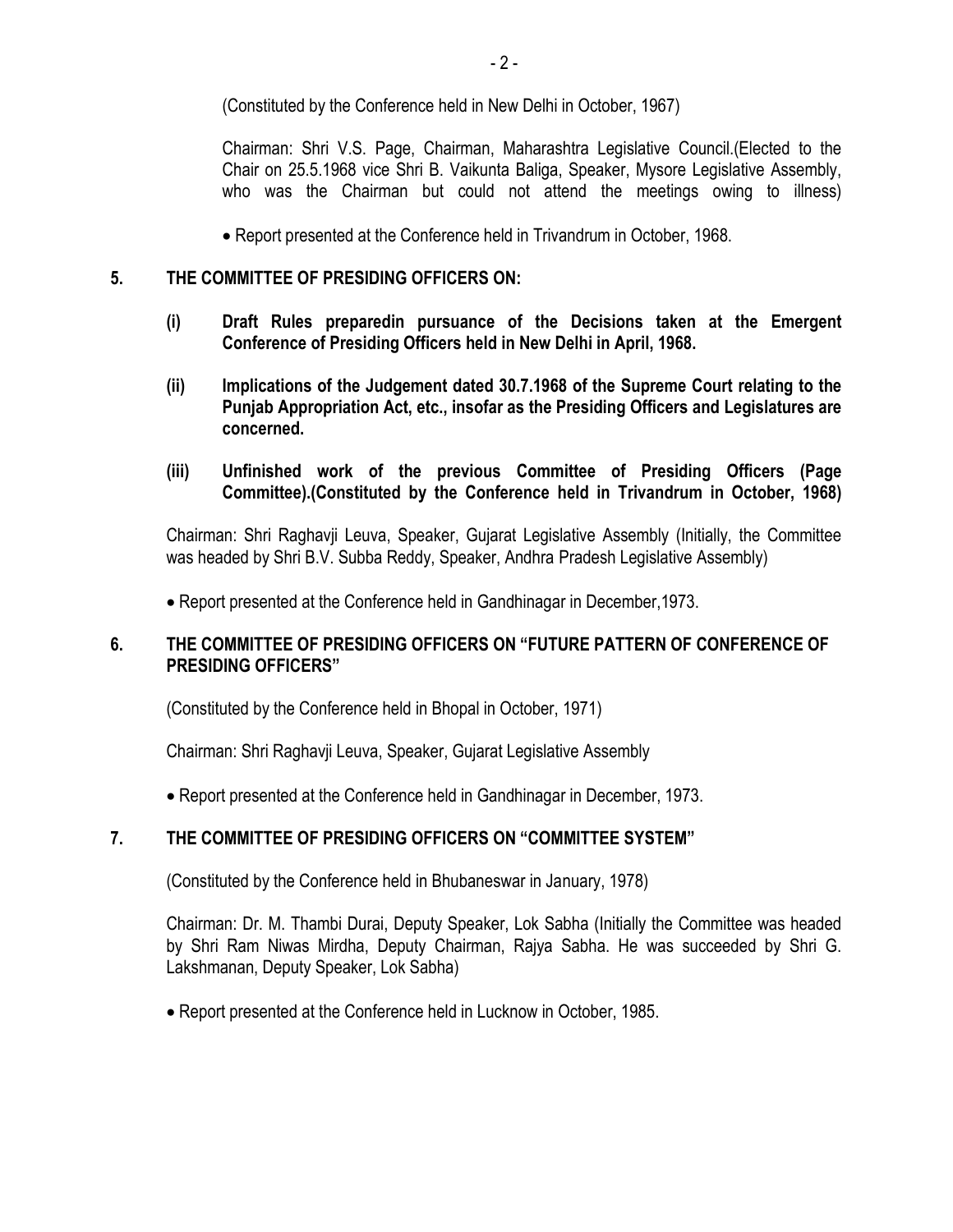## **8. THE COMMITTEE OF PRESIDING OFFICERS ON "NEED FOR A UNIFORM SET OF RULES OF PROCEDURE AND CONDUCT OF BUSINESS IN ALL THE LEGISLATURES IN THE COUNTRY"**

(Constituted by the Conference held in Bombay in January, 1984)

Chairman: Dr. M. Thambi Durai, Deputy Speaker, Lok Sabha (Initially, the Committee was headed by Shri G. Lakshmanan, Deputy Speaker, Lok Sabha)

Report presented at the Conference held in Srinagar in September, 1987.

- 3 -

# **9. THE COMMITTEE OF PRESIDING OFFICERS ON "ALL INDIA PRESIDING OFFICERS FORUM"**

(Constituted by the Conference held in Calcutta in October, 1984

Chairman: Dr. M. Thambi Durai, Deputy Speaker, Lok Sabha

{

Report presented at the Conference held in Dispur in January, 1989.

# **10. THE COMMITTEE OF PRESIDING OFFICERS ON "ALL INDIA PRESIDING OFFICERS FORUM"**

(Constituted by the Conference held in Dispur in January, 1989)

Chairman: Shri Natwarlal C. Shah, Speaker, Gujarat Legislative Assembly

Report (Part-I) presented at the Conference held in Bhopal on September, 1989.

# **11. THE COMMITTEE OF PRESIDING OFFICERS ON "MEASURES TO PROMOTE HARMONIOUS RELATIONS BETWEEN THE LEGISLATURE AND THE JUDICIARY"**

(Constituted by the Conference held in Madras in June, 1993)

Chairman: Shri Hashim Abdul Halim, Speaker, West Bengal Legislative Assembly.

Report presented at the Conference held in Bhubaneswar in February, 1994.

## **12. THE COMMITTEE OF PRESIDING OFFICERS ON "PROCEDURAL UNIFORMITY AND BETTER MANAGEMENT OF THE TIME OF THE HOUSE"**

(Constituted by the Conference held in New Delhiin September, 1998)

Chairman: Prof. Narayan S. Pharande, Chairman, Maharashtra Legislative Council.

Report presented at the Conference held in Chandigarh in June, 2001.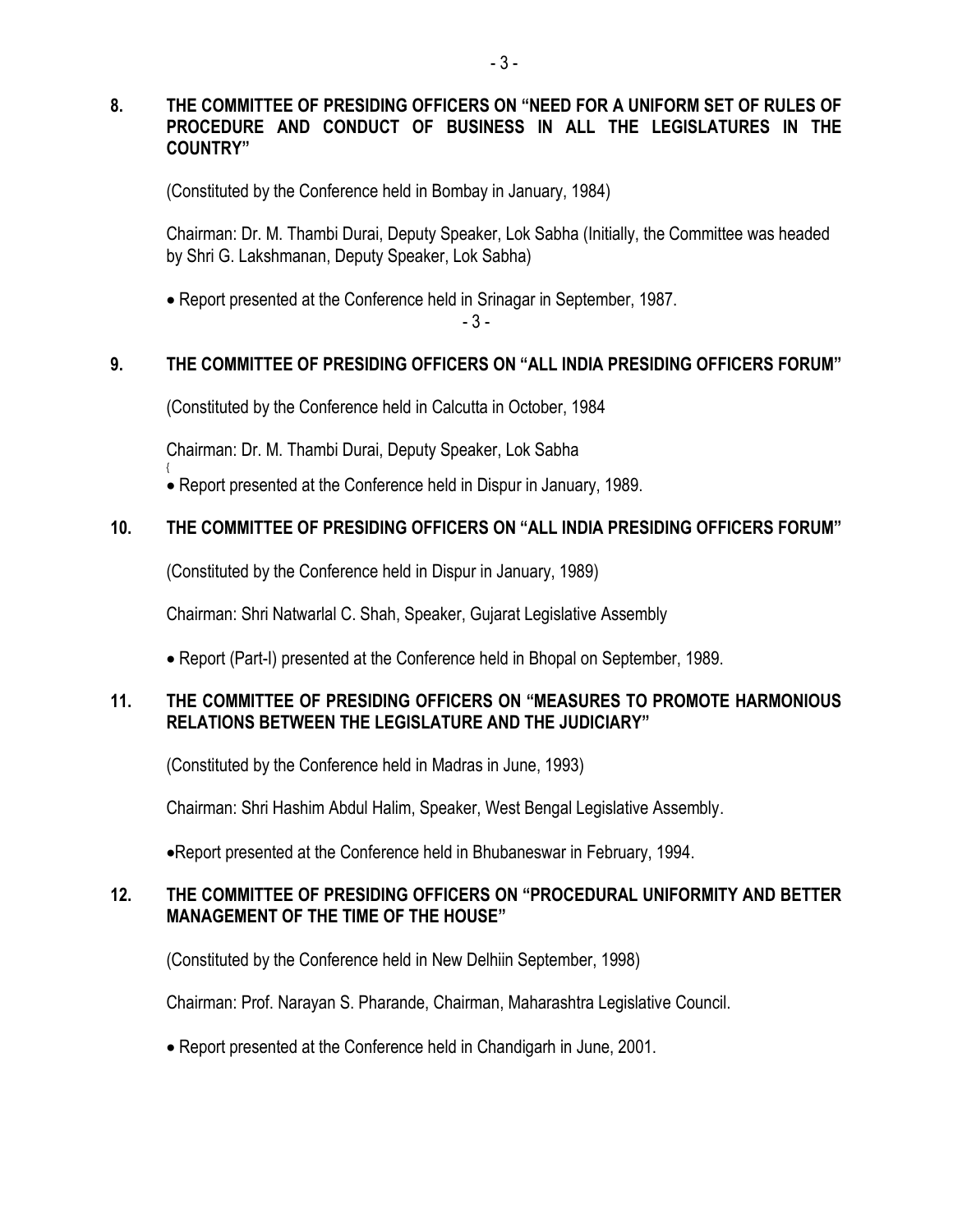### **13. THE COMMITTEE OF PRESIDING OFFICERS ON "TELECASTING OF THE PROCEEDINGS OF LEGISLATURES"**

(Constituted by the Conference held in New Delhi in October, 1996)

Chairman: Shri Hashim Abdul Halim, Speaker, West Bengal Legislative Assembly (Initially, the Committee was headed by Shri P.A. Sangma, Speaker, Lok Sabha. Later, Shri G.M.C. Balayogi, Speaker, Lok Sabha and Smt. K. Pratibha Bharathi, Speaker, Andhra Pradesh Legislative Assembly took over as the Chairmen / Chairperson).

Report presented at the Conference held in Kolkata in October, 2004.

#### **14. THE COMMITTEE OF PRESIDINGOFFICERS TO "REVIEW THE ANTI-DEFECTION LAW"**

(Constituted by the Conference held in New Delhi in September, 1998)

Chairman: Shri Hashim Abdul Halim, Speaker, West Bengal Legislative Assembly

Report presented at the Conference held in Mumbai in February, 2003.

### **15. THE COMMITTEE OF PRESIDING OFFICERS "TO GO INTO DIFFERENT ASPECTS OF THE FUTURE PATTERN INCLUDING FUNDING OF THE CONFERENCE OF PRESIDING OFFICERS"**

(Constituted by the Conference held in Hyderabad in May, 2000)

Chairman: Smt. Sumitra Singh, Speaker, Rajasthan Vidhan Sabha (Initially the Committee was headed by Shri Dhirubhai Shah, Speaker, Gujarat Legislative Assembly)

Report presented at the Conference held in Chandigarh in September, 2008.

#### **16. THE COMMITTEE OF PRESIDING OFFICERS ON "REGULATION OF ZERO HOUR"**

(Constituted by the Conference held in Mumbai in February, 2003)

Chairman: Shri Sriniwas Tiwari, Speaker, Madhya Pradesh Vidhan Sabha

Report presented at the Conference held in Kolkata in October, 2004.

## **17. THE COMMITTEE OF PRESIDING OFFICERS TO "ENSURING EXECUTIVE ACCOUNTABILITY TO THE EXECUTIVE"**

(Constituted by the Conference held in New Delhi in July, 2005)

Chairman: Shri Kariya Munda, Deputy Speaker, Lok Sabha

Report presented at the Conference held in Jaipur in September, 2011.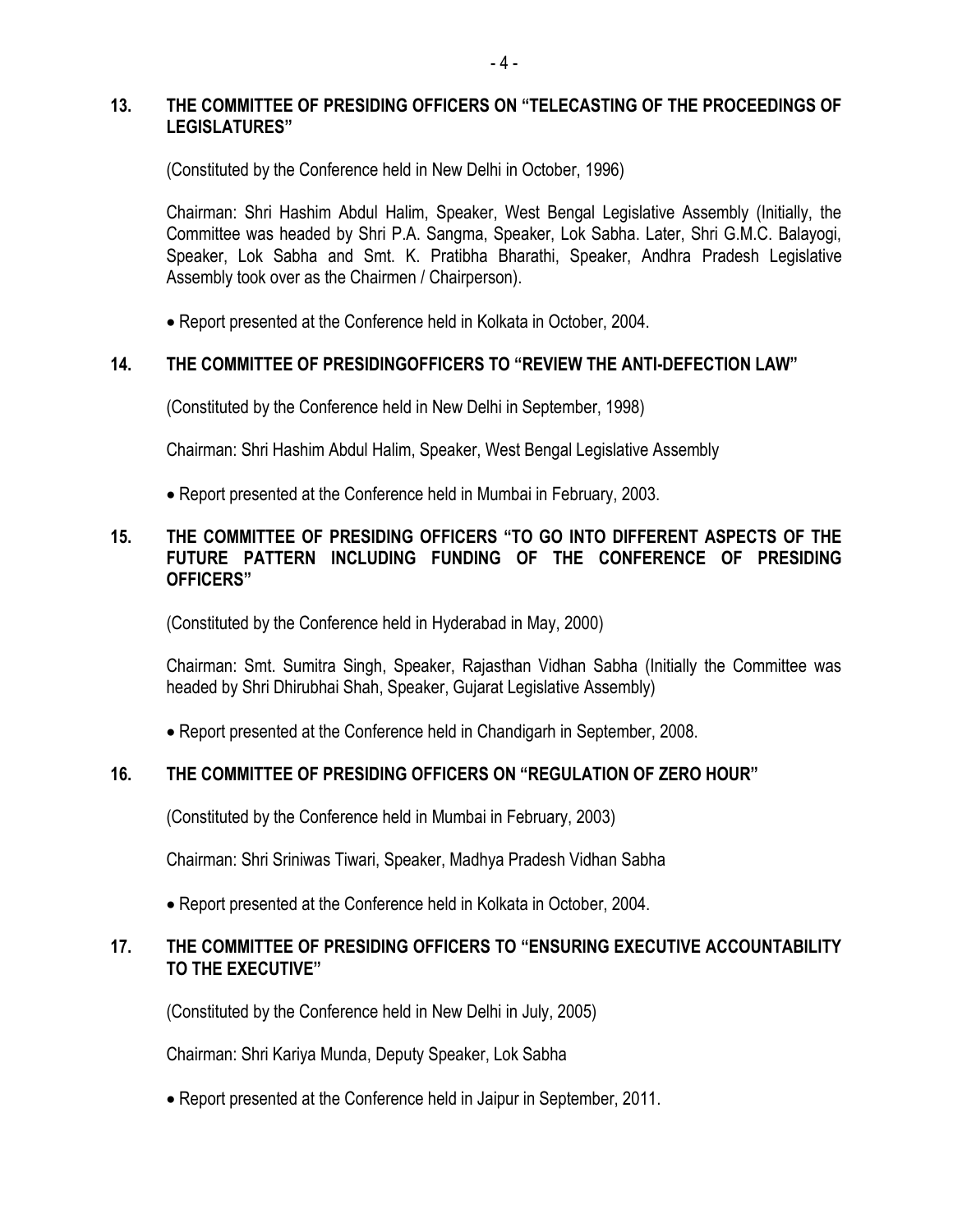## **18. THE COMMITTEE OF PRESIDING OFFICERS "TO EVALUATE THE USE OF COMMUNICATION & INFORMATION TECHNOLOGY (C&IT) IN THE FUNCTIONING OF LEGISLATURES AND SUGGEST WAY FORWARD"**

(Constituted by Hon'ble Speaker, Lok Sabha in New Delhi in October, 2019 following meeting of the Presiding Officers of Legislative Bodies in India on 28 August, 2019)

Chairman: Shri Hitendra Nath Goswami, Speaker, Assam Legislative Assembly

• Report presented to Chairman of All India Presiding Officers' Conference (AIPOC) and the 81<sup>st</sup> AIPOC held in Virtual Mode on 15 September, 2021 adopted it with certain modification.

### **19. THE COMMITTEE OF PRESIDING OFFICERS "TO EXAMINE THE MATTER OF FINANCIAL INDEPENDENCE OF LEGISLATURE SECRETARIATS"**

(Constituted by Hon'ble Speaker, Lok Sabha in New Delhi in October, 2019 following meeting of the Presiding Officers of Legislative Bodies in India on 28 August, 2019)

Chairman: Dr. C.P. Joshi, Speaker, Rajasthan Vidhan Sabha

• Report presented at the 82<sup>nd</sup> All India Presiding Officers' Conference held in November, 2021 in Shimla.

## **20. THE COMMITTEE OF PRESIDING OFFICERS "TO LOOK INTO THE MATTER OF SMOOTH FUNCTIONING OF THE HOUSE"**

(Constituted by Hon'ble Speaker, Lok Sabha in New Delhi in October, 2019 following meeting of the Presiding Officers of Legislative Bodies in India on 28 August, 2019)

Chairman: Shri Hriday Narayan Dikshit, Speaker, Uttar Pradesh Vidhan Sabha

The Committee is seized of the matter.

### **21. THE COMMITTEE OF PRESIDING OFFICERS "TO REVIEW THE POWERS OF PRESIDNG OFFICERS UNDER THE TENTH SCHEDULE OF THE CONSTITUTION AND THE RULES MADE THEREUNDER"**

(Constituted by Hon'ble Speaker, Lok Sabha in New Delhi in January, 2020 following the 79th Conference of Presiding Officers held in Dehradun in December, 2019)

Chairman: Dr. C.P. Joshi, Speaker, Rajasthan Vidhan Sabha

• Report presented at the 82<sup>nd</sup> All India Presiding Officers' Conference held in November, 2021 in Shimla.